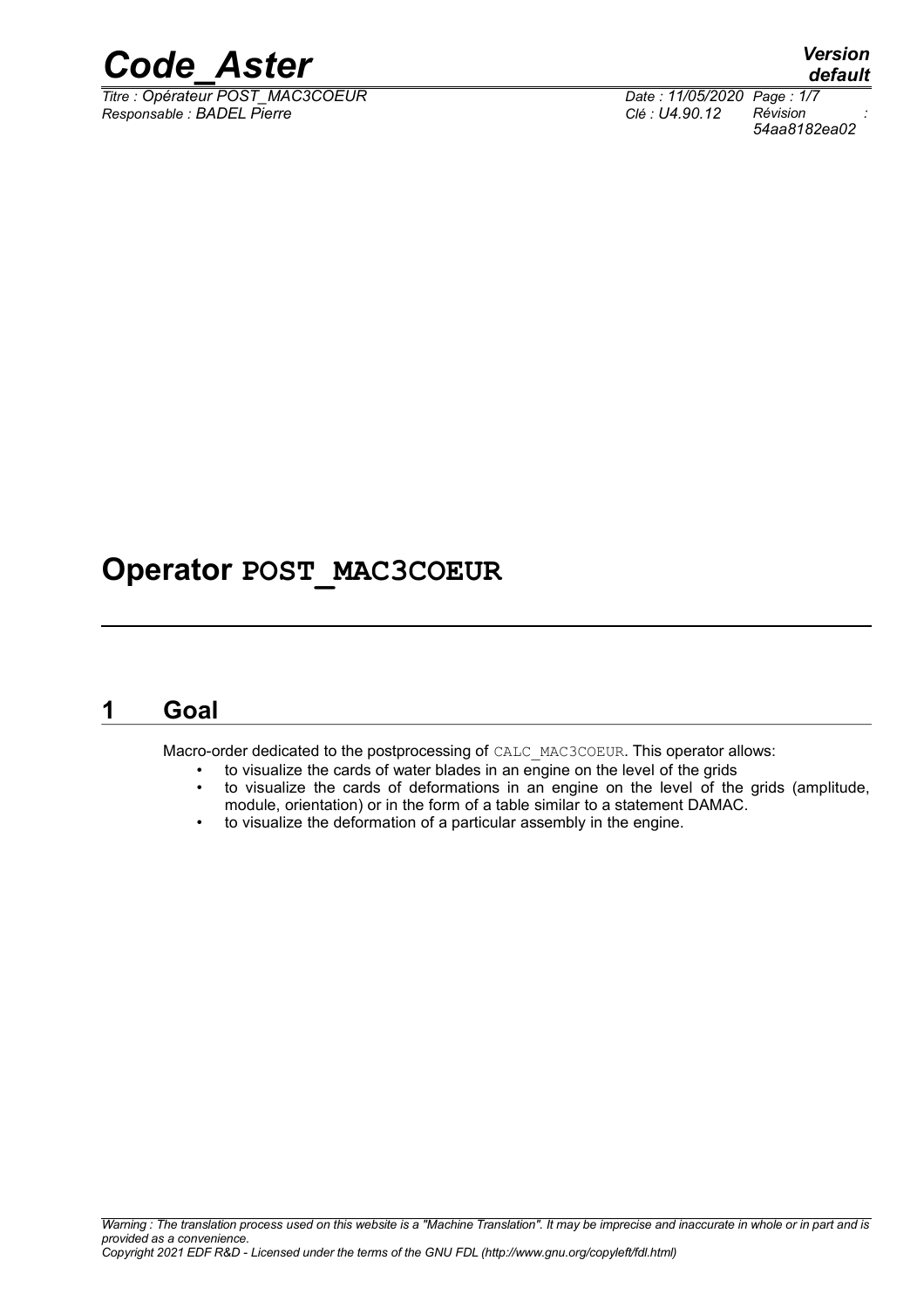table = POST\_MAC3COEUR **(**

*Titre : Opérateur POST\_MAC3COEUR Date : 11/05/2020 Page : 2/7 Responsable : BADEL Pierre Clé : U4.90.12 Révision :*

### **2 Syntax**

*default*

*54aa8182ea02*

 $\blacklozenge$  TYPE COEUR = / 'MONO', / 'MONO\_COLD',  $/$  'TEST',  $/$  '900',  $/ 1300'$ ,  $/$  'N4', / 'LINE900 ', / 'LINE1300 ', / 'LINEN4', If TYPE COEUR is of type ' LINE '  $\bullet$  /  $\overline{N}$ B ASSEMBLAGE = nbass  $\begin{bmatrix} 1 \end{bmatrix}$ ♦ RESULT = resu [evol\_noli]  $\bullet$  TABLE  $=$  table  $[$  table  $\bullet$  INST  $= I$  [R]  $\Diamond$  BLADE = F (  $\begin{array}{ccc} \bullet \end{array}$  FORMAT = /  $\text{'GRACE'}$ / 'TABLE'  $\bullet$  UNIT = ul [I] # if FORMAT=' GRACE' ♦ / NUME\_GRILLE= ng [I] /  $TYPE<sup>-</sup>RESU = / 'MINI',$ / 'MAXIMUM', ), ◊ FORCE\_CONTACT=\_F (  $\begin{array}{ccc} \bullet^- & \text{FORMAT} & = & / & 'TABLE' \end{array}$  $\bullet$  UNIT = ul [I] ), ◊ DEFORMATION =\_F (  $\bullet$  FORMAT = /  $\text{'GRACE'}$ / 'TABLE'  $\bullet$  UNIT = ul [I] # if FORMAT=' GRACE' ♦ / NUME\_GRILLE= ng [I] /  $TYPE<sup>-</sup>RESU = / 'MINI',$ / 'MAXIMUM', ◊ / POSITION = pos [K] TYPE VISU =  $/$  'AMPLITUDE' / 'MODULE' / 'VECTOR' / 'DEFORMS' ◊ DESIGN = concept [K] # or if FORMAT=' TABLE'  $\bullet$  NOM SITE = 'TXT' [TXT]  $\sqrt{}$  FORMAT R = / 'DAMAC', [DEFECT] / 'STANDARD', # finsi ), **)**

*Warning : The translation process used on this website is a "Machine Translation". It may be imprecise and inaccurate in whole or in part and is provided as a convenience. Copyright 2021 EDF R&D - Licensed under the terms of the GNU FDL (http://www.gnu.org/copyleft/fdl.html)*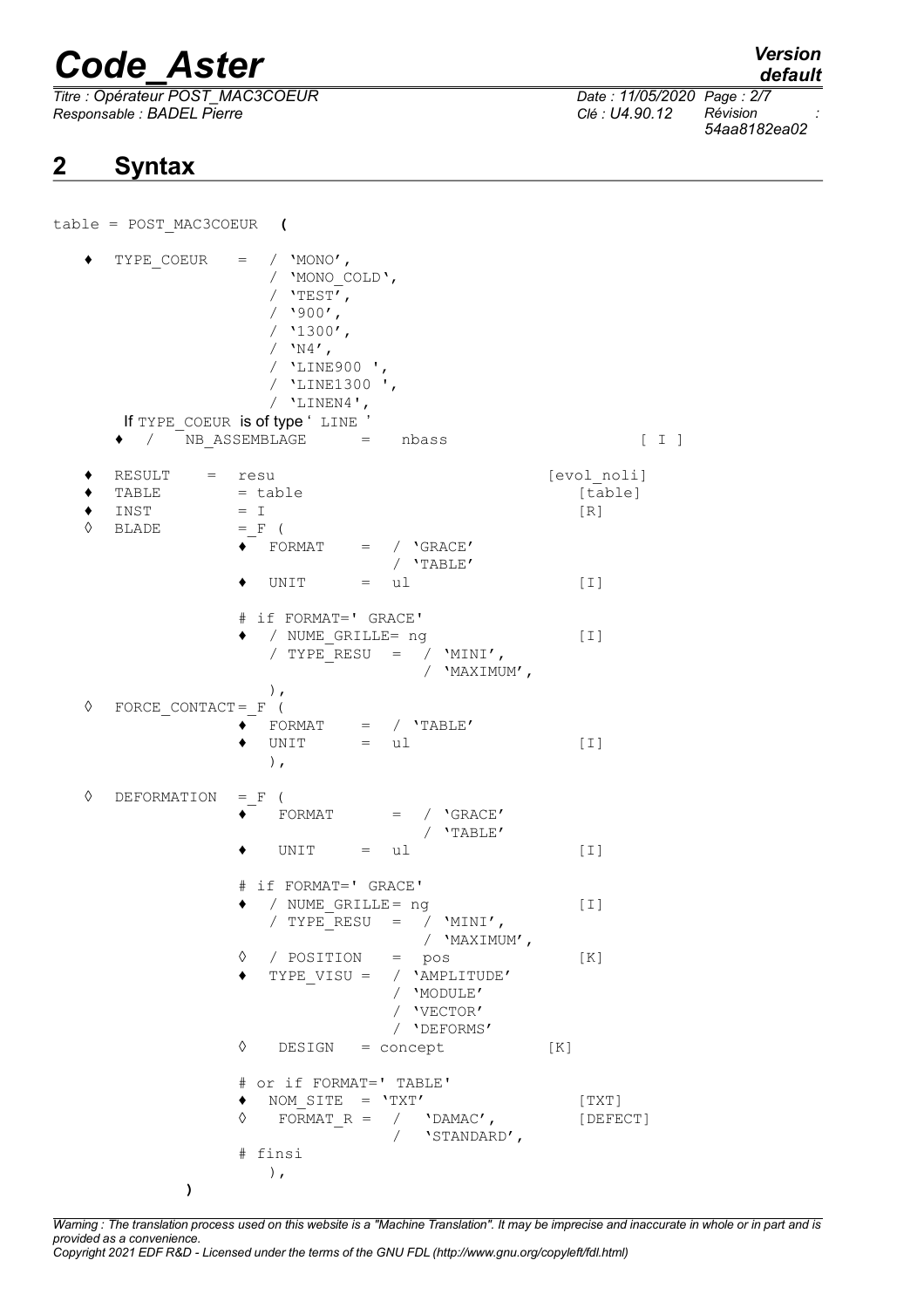*Titre : Opérateur POST\_MAC3COEUR Date : 11/05/2020 Page : 3/7 Responsable : BADEL Pierre Clé : U4.90.12 Révision :*

*54aa8182ea02*

POST\_MAC3COEUR turn over an object of the type table sdaster.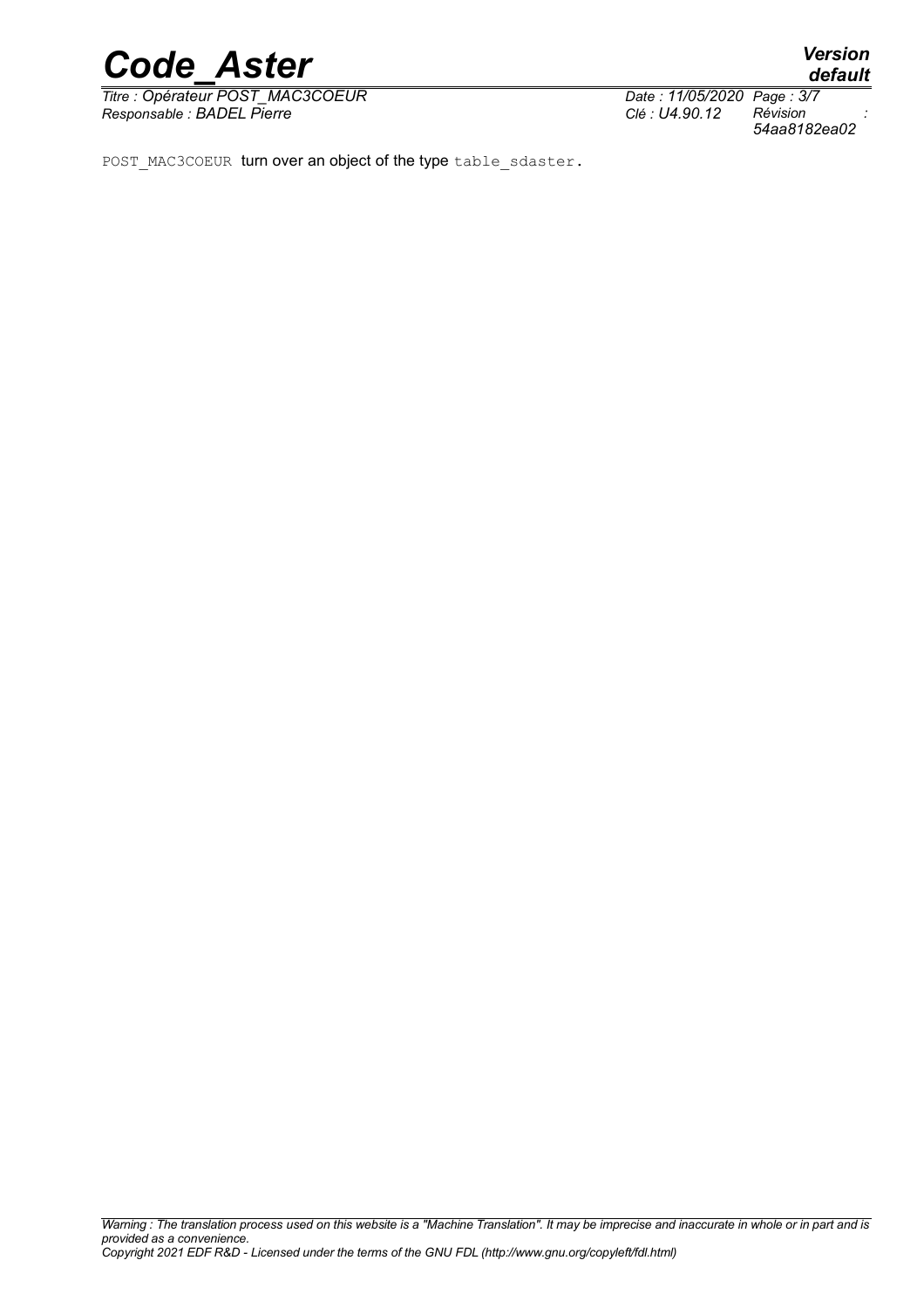*Titre : Opérateur POST\_MAC3COEUR Date : 11/05/2020 Page : 4/7 Responsable : BADEL Pierre Clé : U4.90.12 Révision :*

## *default 54aa8182ea02*

**3 Operands**

#### **3.1 Operand TYPE\_COEUR**

Name of the type of heart to be treated. See [u4.90.11] CALC\_MAC3COEUR.

#### **3.2 Operand NB\_ASSEMBLAGE**

In the case of one heart of type 'LIGNEXXX' (with XXX=' 900 ','1300' or 'N4'), allows to specify the length of the line

#### **3.3 Operand RESULT**

Name of the structure of data result post-to treat.

#### **3.4 Operand TABLE**

Table (with format DAMAC) containing the information of the assemblies.

#### **3.5 Operand INST**

Moment of desired postprocessing. Only one possible moment at the same time.

#### **3.6 Operand BLADE**

Keyword factor which specifies that the macro-order is used here post-to treat the water blades of the structure of data RESULT.

The table of exit contains the following parameters: quantile with 70%,80%,90%,95%,99%

#### **3.6.1 Operand UNIT**

Number of the logical unit for the writing of the result.

#### **3.6.2 Operand FORMAT**

Two exits of possible postprocessing. That is to say an exit in the form of TABLE with the format text, that is to say a digital exit of visualization to the format GRACE.

#### **3.6.3 Operands specific to the format GRACE**

#### **3.6.3.1 Operand NUME\_GRILLE**

Number of the grid post-to be treated for all the assemblies of the engine (conventionally going number of bottom upwards in the axial direction of the assembly).

**Notice** : Operand which excluded the call to TYPE\_RESU.

#### **3.6.3.2 Operand TYPE\_RESU**

Type of result post-to treat. If 'MINIS'one recovers allowance between each assembly, if'MAXIMUM'one recovers the maximum clearance.

**Notice** : Operand which excluded the call to NUME\_GRILLE.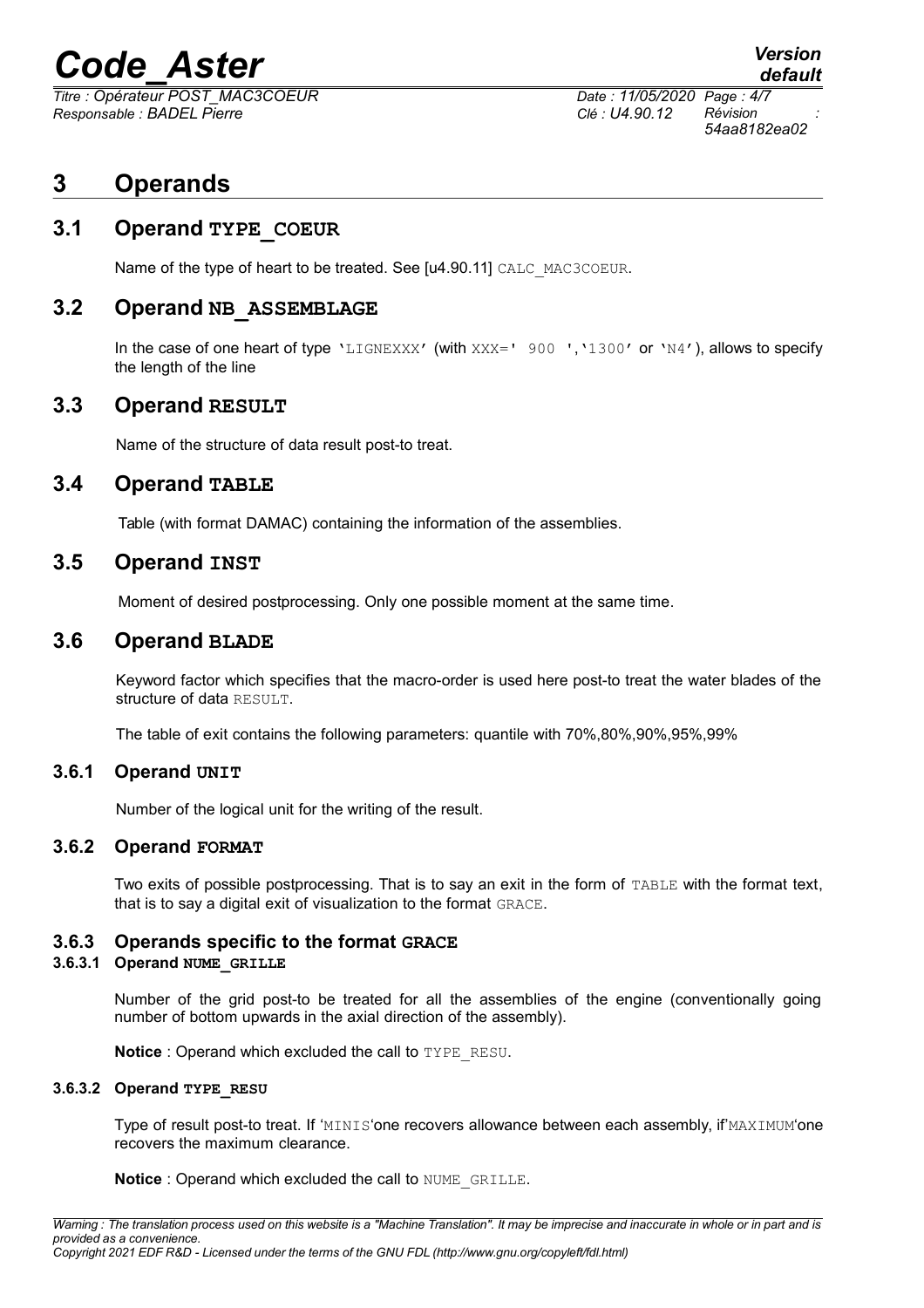*Titre : Opérateur POST\_MAC3COEUR Date : 11/05/2020 Page : 5/7 Responsable : BADEL Pierre Clé : U4.90.12 Révision :*

*54aa8182ea02*

#### **3.7 Operand FORCE\_CONTACT**

Keyword factor which specifies that the macro-order is used here post-to treat them forces of contacts structure of data RESULT. The exit is exclusively printed in the logical unit, the table table sdaster does not contain post treatment.

#### **3.7.1 Operand UNIT**

Number of the logical unit for the writing of the result.

#### **3.7.2 Operand FORMAT**

Only exit in the form of TABLE with the format text is possible with the word keyword factor FORCE CONTACT.

#### **3.8 Operand DEFORMATION**

Keyword factor which specifies that postprocessing relates to the analysis of the deformation of the assemblies in the engine.

Note: the deformations of which it is question are not identical to displacements (components *DX* , *DY* and *DZ* field of displacement) but are calculated starting from the arrows according to the convention of statements DAMAC.

For recall, the arrow with altitude  $h$  is defined by the following formula: *flèche* (*h*)=*depl*(*h*)−*corde*(*h*)

where  $depl(h)$  is the displacement obtained by Code Aster with altitude *h* 

and 
$$
corde(h) = depl(h_{inf}) + \frac{depl(h_{sup}) - depl(h_{inf})}{h_{sup} - h_{inf}}(h - h_{inf})
$$

 $h_{\text{sun}}$  *et*  $h_{\text{inf}}$  the higher altitude of the assembly and the lower altitude of the assembly represent respectively.

The arrows are broken up along the 2 side axes *X* and *Y* (convention DAMAC). Attention, in *Code Aster*, the side axes are  $Y$  and  $Z$ . In the continuation, one refers to conventions DAMAC.

The noted parameter *Ro* is also calculated according to the formula of statements DAMAC starting from the side arrows on the level of each grid:

*Ro*= *max*  $(i, j) ∈ [1, nb$  *grilles*<sup>2</sup> 2√( *fleche <sup>X</sup>* (*i*)− *fleche <sup>X</sup>* ( *j*)) 2 +( *fleche<sup>Y</sup>* (*i*)− *fleche<sup>Y</sup>* ( *j*)) 2

This parameter *Ro* is not equivalent to the module of the arrow:

*max i*∈[1, *nb grilles*]  $\sqrt{fleche_X(i)^2 + fleche_Y(i)^2}$ 

The table of exit contains the following parameters: average of *Ro* on heart, average of *Ro* by type of assembly, max of *Ro* on heart, max of *Ro* by type, average "gravity" of the heart, max of "gravity" of heart, standard deviation of "gravity", gravity max by type, max of displacement by grid, as well as the localizations (assembly) for the differences max ( *Ro* , revolves, displacement of grid).

#### **3.8.1 Operand UNIT**

*Warning : The translation process used on this website is a "Machine Translation". It may be imprecise and inaccurate in whole or in part and is provided as a convenience. Copyright 2021 EDF R&D - Licensed under the terms of the GNU FDL (http://www.gnu.org/copyleft/fdl.html)*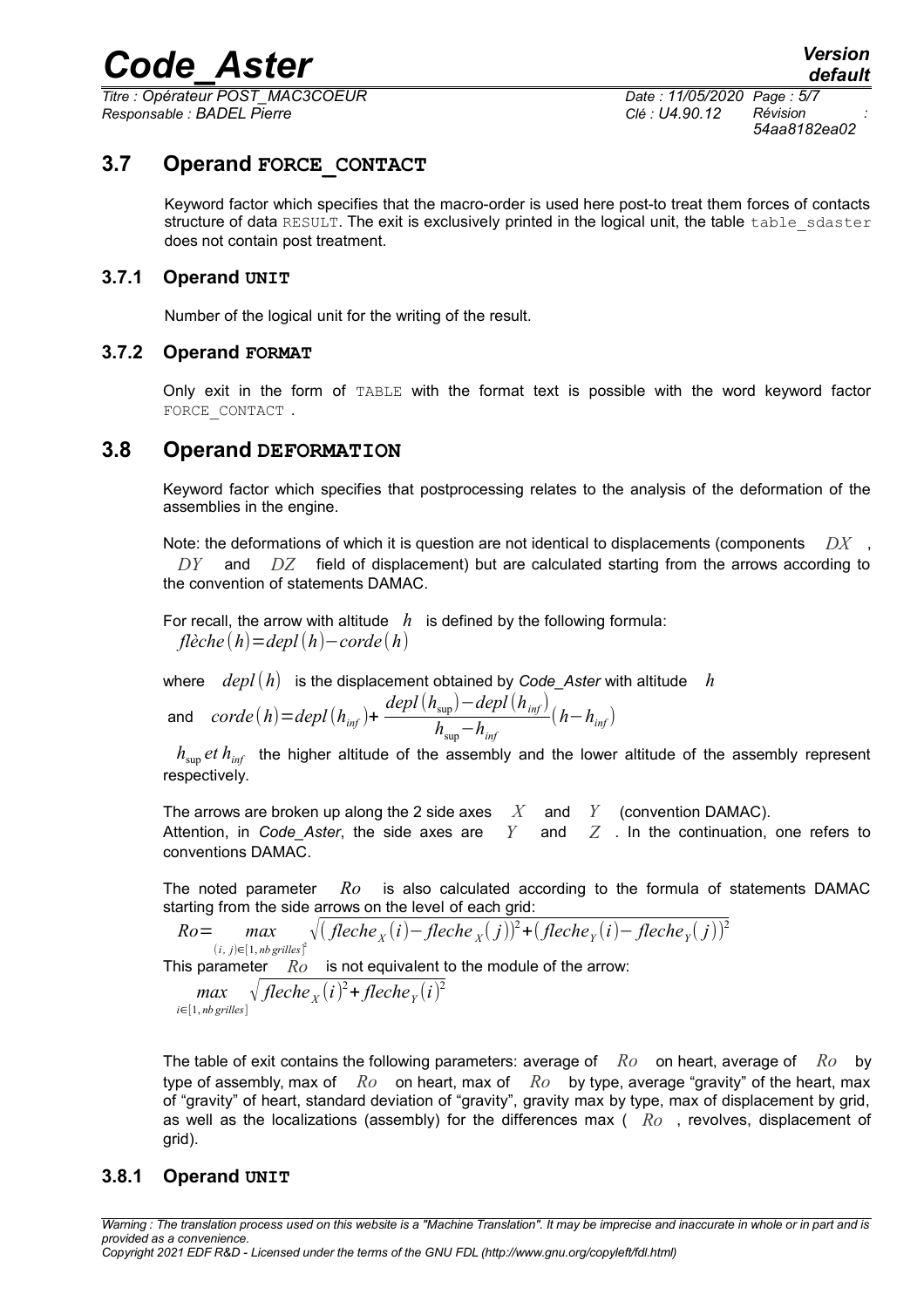*Titre : Opérateur POST\_MAC3COEUR Date : 11/05/2020 Page : 6/7 Responsable : BADEL Pierre Clé : U4.90.12 Révision :*

*54aa8182ea02*

Number of the logical unit for the writing of the result.

#### **3.8.2 Operand FORMAT**

Two exits of possible postprocessing. That is to say an exit in the form of TABLE with the format text, that is to say a digital exit of visualization to the format GRACE.

#### **3.8.2.1 Format GRACE**

For the format GRACE, the operands treated are: NUME GRILLE, TYPE RESU, NUME GRILLE, POSITION and DESIGN.

#### **3.8.2.2 Format TABLE**

For the format TABLE, there is only the operand NOM SITE to inform.

The table of exit is written in a form identical to that of a statement DAMAC:

- each line corresponds to a position of assembly
- the columns are the following ones:
- 1: NOM AC : name of the position (denomination DAMAC),

2: Cycle : always 1 for the moment

3: Reference mark : nonwell informed for the moment

- 4: Ro : arrow max,
- 5-14: deformation (marks with arrows) along the axis *X* for each grid,

15-24: deformation (marks with arrows) along the axis  $Y$  for each grid

25: Medium: nonwell informed for the moment

26: Min X : minimum of displacements according to *X*

- 27: Max X : maximum of displacements according to *X*
- 28: DC X : peak displacement with peak according to *X*
- 29: Min Y : minimum of displacements according to *Y*
- 30: Max Y : maximum of displacements according to *Y*
- 31: DC Y : peak displacement with peak according to *Y*
- 32: Form X : Form ('It or ') according to *X*
- 33: Form Y : Form ('It or ') according to *Y*
- 34: Form : Combined form ('2C', '2S' or 'CS')

Remarks on the format of the table: the table is written to be read again by the Damac30a.exe software under Windows. For that, the character of end of line is  $\sqrt{R}$ . The character used as separating of value is the Tabulation '\ you. The heading of the table comprises the 5 following lines:

- 1st line: vacuum
- 2nd line: 80 indents
- 3rd line: vacuum
- 4th line: the type of heart (N4, 900.1300…)
- 5th line: the name of the site (cf operand NOM SITE)

In order to be read again by the Damac30a.exe software under Windows, it is necessary to remove the first 3 lines of this table.

#### **3.8.3 Operands specific to the format GRACE**

#### **3.8.3.1 Operand NUME\_GRILLE**

Number of the grid post-to be treated for all the assemblies of the engine (conventionally going number of bottom upwards in the axial direction of the assembly).

**Notice** : Operand which excluded the call to TYPE\_RESU.